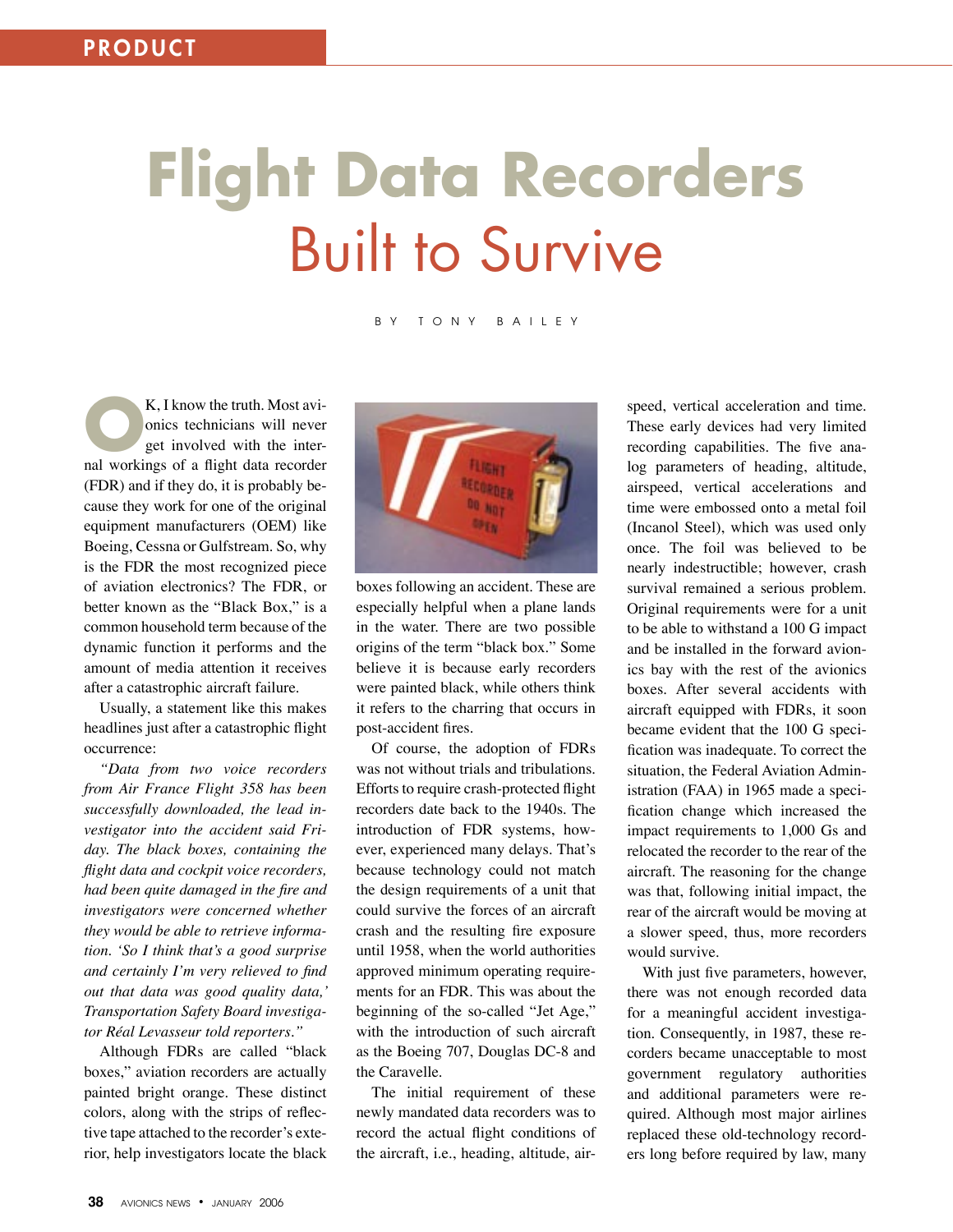of these first-generation recorders are still flying in older model aircraft. The remainder of these foil recorders will soon be unusable, since the industry supply of the lncanol Steel recording medium has been depleted.

However, flight data containing five parameters alone could not provide all the accident information needed by the investigators. A new "tape" technology (recording data in a digital format) was expanded to the FDR. This second-generation FDR allowed a manufacturer to build products that would record many additional flight parameters while meeting higher crash and fire protection requirements. In the late 1960s and early 1970s, the introduction of sophisticated aircraft such as the B-747, DC-10, L-1011 and A300 required new recorders that could retain information about the engines, flight controls, flaps, etc., that fully assist accident investigators.

In the late 1960s, England's Civil Aviation Authority required that additional parameters be recorded. Several versions of FDRs were available with multiple metal styli that allowed marking on both sides of the foil. This allowed for the recording of pitch, roll and flaps. While this provided additional information for the accident investigator, it generated much more work for the shops and resulted in lower reliability of the unit. Moreover, this additional information was very difficult to read and even harder to interpret. By installing a Flight Data Acquisition Unit (FDAU), these analog aircraft could provide much more data. The new specification required a new digital type recorder that would record 64 12-bit words each second for 25 hours, which represented the round-trip time between New York City and Japan or between Los Angeles and Europe.

The FDAU would take in all of the analog signals, convert them, and then send a single digital data stream to the crash-protected "tape" unit. In the late 1970s and early 1980s the International Civil Aviation Organization (ICAO) began recommending that digital aircraft record 32 parameters. As the ICAO had no enforcement capabilities, each country continued to follow its own existing regulations; however, their goals were to eventually meet the ICAO recommendations.

In the United States, the FAA requires that commercial airlines record a minimum of 11 to 29 parameters, depending on the size of the aircraft. Magnetic-tape recorders have the potential to record up to 100 parameters.

The Solid State Flight Data Recorder (SSFDR) became commercially practical in 1990. "Solid State" refers to storage of data in semiconductor memories or integrated circuits, rather than using the older technology of electromechanical methods of data retention. SSFDRs can record more than 700 parameters or seven times

# **Terms and Definitions**

| CSMU<br>FDAU<br><b>FCAM</b> | <b>Crash Survivable Memory Units</b><br><b>Data Acquisition Unit</b><br><b>Electronic Centralized</b><br><b>Aircraft Monitor</b> |
|-----------------------------|----------------------------------------------------------------------------------------------------------------------------------|
| <b>EFIS</b>                 | <b>Electronic Flight Instrument</b><br>System                                                                                    |
| FAA                         | <b>Federal Aviation Administration</b>                                                                                           |
| <b>FDAU</b>                 | <b>Flight Data Acquisition Unit</b>                                                                                              |
| FDR                         | <b>Flight Data Recorder</b>                                                                                                      |
| hsi                         | <b>Horizontal Situation Indicator</b>                                                                                            |
| ICAO                        | <b>International Civil Aviation</b><br>Organization                                                                              |
| <b>OEM</b>                  | <b>Original Equipment</b><br>Manufacturers                                                                                       |
| <b>PFD</b>                  | <b>Primary Flight Display</b>                                                                                                    |
| PSI                         | Pounds per Square-inch                                                                                                           |
| <b>SSFDR</b>                | Solid State Flight Data Recorder                                                                                                 |
| ULB                         | Underwater Locator Beacon                                                                                                        |

the capability of magnetic-tape recorders. On July 17, 1997, the FAA issued a Code of Federal Regulations that requires the recording of at least 88 parameters on aircraft manufactured after Aug. 19, 2002.

Since the solid state memory does not require scheduled maintenance or overhaul, there are potential cost savings to the operator. Additionally, the data is easier to retrieve, and is readily available to assist in monitoring the performance of the aircraft, or during scheduled maintenance inspections. Using technology of the third-generation recorders, operators can extract stored data in a matter of minutes. This data can show how the aircraft has performed in flight, or if a monitored device needs maintenance. Now, the operators of newer generation aircraft can fly with greater safety and reliability.

Of course, the data is only good if it is protected. The search for this seemingly indestructible box amidst the debris of the wreckage is akin to the quest for the Holy Grail. But in the absence of any survivors or eyewitnesses, it is within these steel walls of the box that the digital recordings of the last few minutes of flight are stored, thus the best prospect for clues to the disaster. But there is no guarantee that even if found, the FDR will have the answers.

So, after many years of operation, the FAA increased the durability requirements on the recorders and their casings to survive severe impact and fire. All aircraft capable of carrying 10 or more passengers for scheduled commercial use are required to have voice and data recorders connected to the electrical power generators of the aircraft's main engines.

The storage medium of each recorder is located in a protective capsule, which must be able to withstand an impact of 3,400 Gs (3,400 times the force

 *Continued on following page*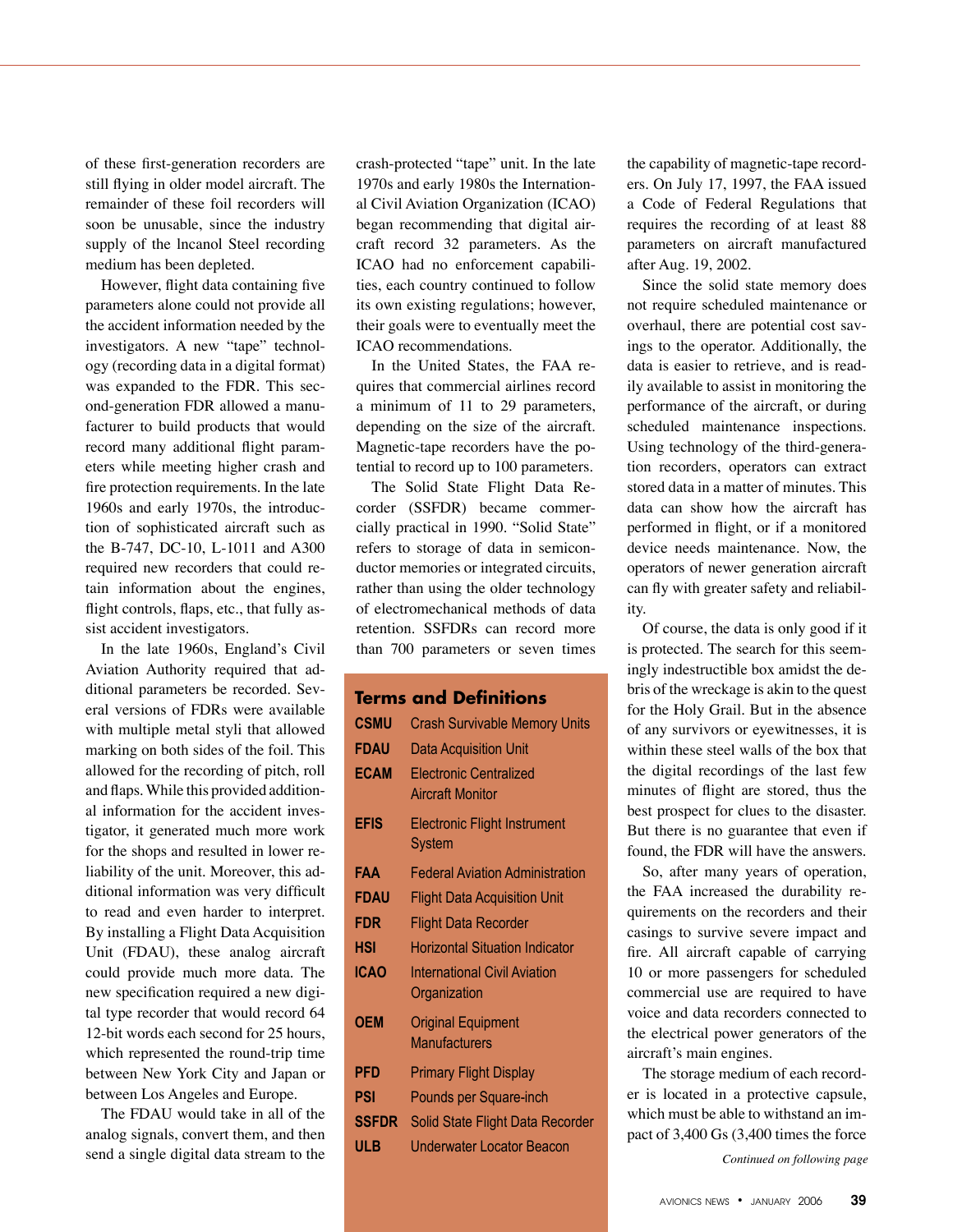## FLIGHT DATA RECORDERS

*Continued from page 39*



*The damaged flight data recorder from EgyptAir Flight 990.*

of gravity). Additionally, each must also survive flames at 2,000 degrees Fahrenheit for up to 30 minutes, and submersion in 20,000 feet of saltwater for 30 days. Most flight data recorders are constructed with an aluminum sheet metal chassis, with a protective capsule constructed of heat-treated stainless steel or titanium. Because new solid-state digital recorders have no moving parts and are smaller than their predecessors, they are lighter than analog tape devices, and use less power. In many accidents, the only devices that survive are the Crash Survivable Memory Units (CSMU) of the flight data recorders and cockpit voice recorders. Typically, the rest of the recorders' chassis and inner components are mangled. The CSMU is a large cylinder that bolts onto the flat portion of the recorder. This device is engineered to withstand extreme heat, violent crashes and tons of pressure. In older magnetic-tape recorders, the CSMU is inside a rectangular box.

To ensure the quality and survivability of black boxes, manufacturers thoroughly test the CSMUs. Remember, only the CSMU has to survive a crash—if accident investigators have that, they can retrieve the information they need.

There are several tests that make up the crash-survival sequence:

**• Crash impact—**Researchers shoot the CSMU through an air cannon to create an impact of 3,400 Gs.

At 3,400 Gs, the CSMU hits an aluminum, honeycomb target at a force equal to 3,400 times its weight. This impact force is equal to or in excess of what a recorder might experience in an actual crash.

**• Pin drop—**To test the unit's penetration resistance, researchers drop a 500 pound (227 kg) weight with a 0.25 inch steel pin protruding from the bottom onto the CSMU from a height of 10 feet (3 m). This pin, with 500 pounds behind it, impacts the CSMU cylinder's most vulnerable axis.

**• Static crush**—For five minutes, researchers apply 5,000 pounds per square-inch (psi) of crush force to each of the unit's six major axis points.

**• Fire test—**Researchers place the unit into a propane-source fireball, cooking it using three burners. The unit sits inside the fire at 2,000 degrees Fahrenheit (1,100 C) for one hour. The FAA requires that all solid-state recorders be able to survive at least one hour at this temperature. During the fire test, the memory interface cable that attaches the memory boards to the circuit board is burned away. After the unit cools down, researchers take it apart and pull the memory module out. They re-stack the memory boards, install a new memory interface cable and attach the unit to a readout system to verify that all of the preloaded data is accounted for.

**• Deep-sea submersion—**The CSMU is placed into a pressurized tank of salt water for 24 hours.

**• Salt-water submersion—**The CSMU must survive in a salt water tank for 30 days.

**• Fluid immersion—** Various CSMU components are placed into a variety of aviation fluids, including jet fuel, lubricants and fire-extinguisher chemicals.

While recorders are placed in the tail of an aircraft to increase survivability, the distance from the parameters recorded requires long cables running the length of the plane. If the plane be-



**Internal Design of a Typical FDR**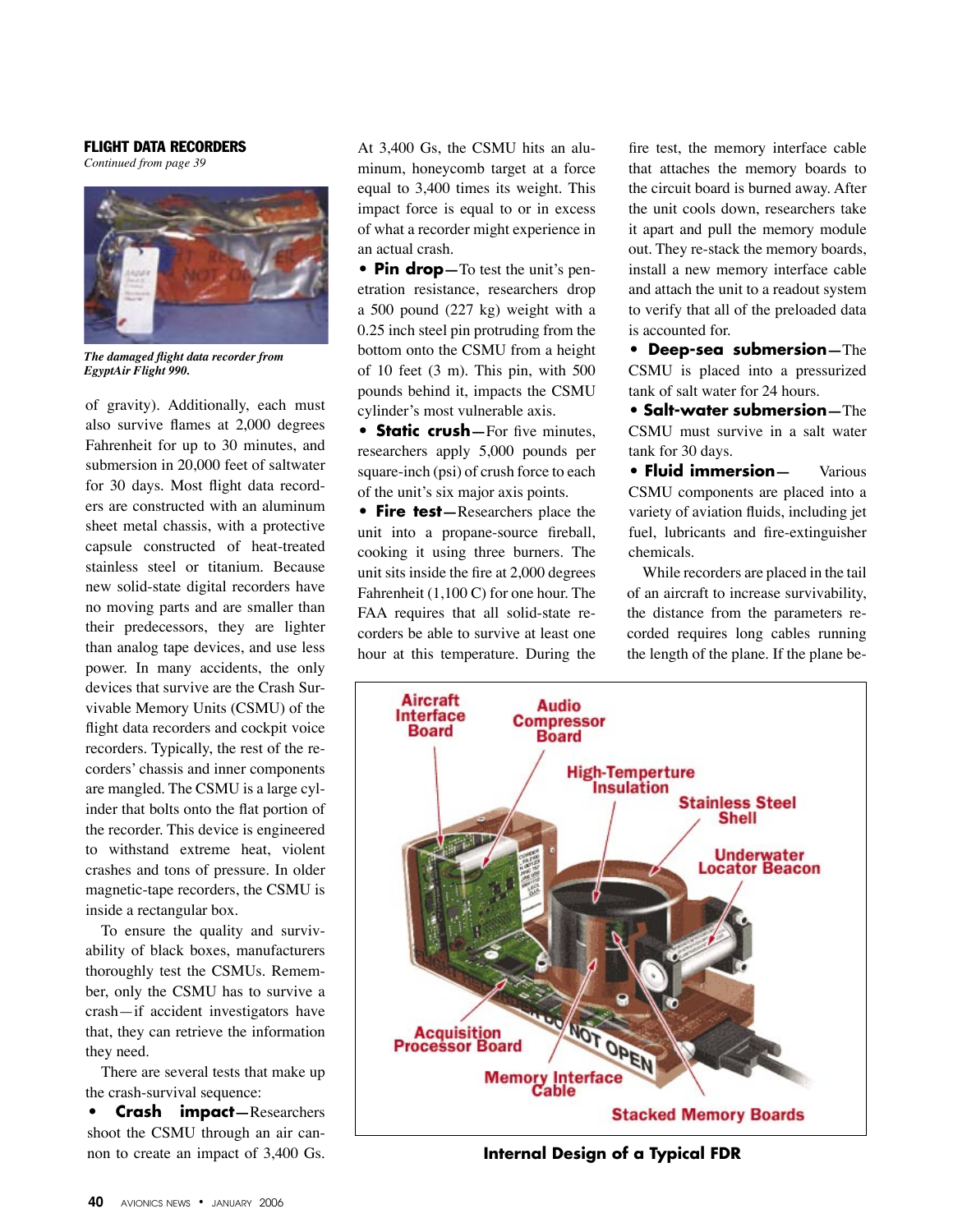gins to break up or power is otherwise severed prior to a crash, recorded data can be lost.

In March 1999, the NTSB made several recommendations to the FAA concerning black boxes. The board suggested that the FAA require a retrofit program after Jan. 1, 2005. In this retrofit, all aircraft carrying analog tape recorders would be furnished with solid-state digital units, which also would feature an independent power source able to support 10 minutes of operating time and engage automatically when aircraft power ceases. To improve data retrieval, the NTSB has also recommended that all aircraft built after Jan. 1, 2003, be equipped with two combination voice and data recording systems. Both systems should continue to record all mandatory parameters, but one set should be located close to the cockpit and feature an independent power supply, while the other should be mounted in the tail section.

Redundancy, independent power sources, and longer voice recordings are big steps in making sure data is reliable, detailed, and clear which is a key factor in accident investigations.

What people often don't know is that in addition to the paint and reflective tape, FDRs are equipped with an Underwater Locator Beacon (ULB). If you look at a picture of an FDR, you will almost always see a small, cylindrical object attached to one end of the device. While it doubles as a handle for carrying the black box, this cylinder is actually a beacon to help locate the box after a water crash. If a plane crashes into the water, this beacon sends out an ultrasonic pulse that cannot be heard by human ears but is readily detectable by sonar and acoustical locating equipment. There is a submergence sensor on the side of the beacon that looks like a bull's-eye. When water touches this sensor, it activates the beacon.

The beacon sends out pulses at 37.5 kilohertz (kHz) and can transmit sound as deep as 14,000 feet (4,267 m). Once the beacon begins "pinging," it pings once per second for 30 days. This beacon is powered by a battery that has a shelf life of six years. In rare instances, the beacon may get snapped off during a high-impact collision.

Once the design stability of FDRs had been satisfactorily achieved, the next step was the integration of threedimensional animation technology for accident investigation purposes. With the data retrieved from the FDR, the Safety Board can generate a computer animated video reconstruction of the flight. The investigator can then visualize the airplane's attitude, instrument readings, power settings and other characteristics of the flight. This animation enables the investigating team to visualize the last moments of the flight before the accident.

Aircraft animations with synchronized cockpit instrumentation are an effective means of presenting results, and drawing cause-effect relationships from recorded flight data.

The animation of an event encompasses the aircraft's flight profile, cockpit instrumentation, terrain and scenario data. With an ever increasing number of parameters being recorded on aircraft, a method of relaying the large amounts of available information in a meaningful manner is needed. 3D animations are one such method to effectively recreate flight information to determine what the aircraft was doing at any given moment.

Flight reconstruction consists of utilizing recorded flight data to derive the aircraft's instantaneous position and orientation relative to an orthogonal, right-handed Cartesian frame of reference that is fixed to the Earth. Several algorithms exist for calculating an aircraft's flight path, which require different sets of input parameters. The total set of parameters includes airspeed, pressure altitude, radio altitude, ground speed, drift angle, roll attitude,



*Aircraft animation snapshot with instrument panel and terrain elevation data.*

pitch attitude, heading (true or magnetic), glideslope deviation, localizer deviation, magnetic variation, wind speed, wind direction, temperature and station pressure.

Technology has made these animation programs incredibly accurate and detailed. The graphical display of data-driven instrumentation is a means of relaying the recorded flight data in a manner similar to what the pilot may have observed in the cockpit. Some examples of cockpit instrumentation include: control stick, control wheel, tachometer, altimeter, horizontal situation indicator (HSI), airspeed indicator, electronic flight instrument system (EFIS), primary flight display (PFD) and electronic centralized aircraft Monitor (ECAM).

While FDRs are successful in aircraft, new demands and needs have spread out into the non-aviation world. Black boxes aren't just taking flight they're being grounded as well. Several automobile manufacturers are utilizing black box technology in their  *Continued on page 47* 



*Glideslope animation based on FDR data.*